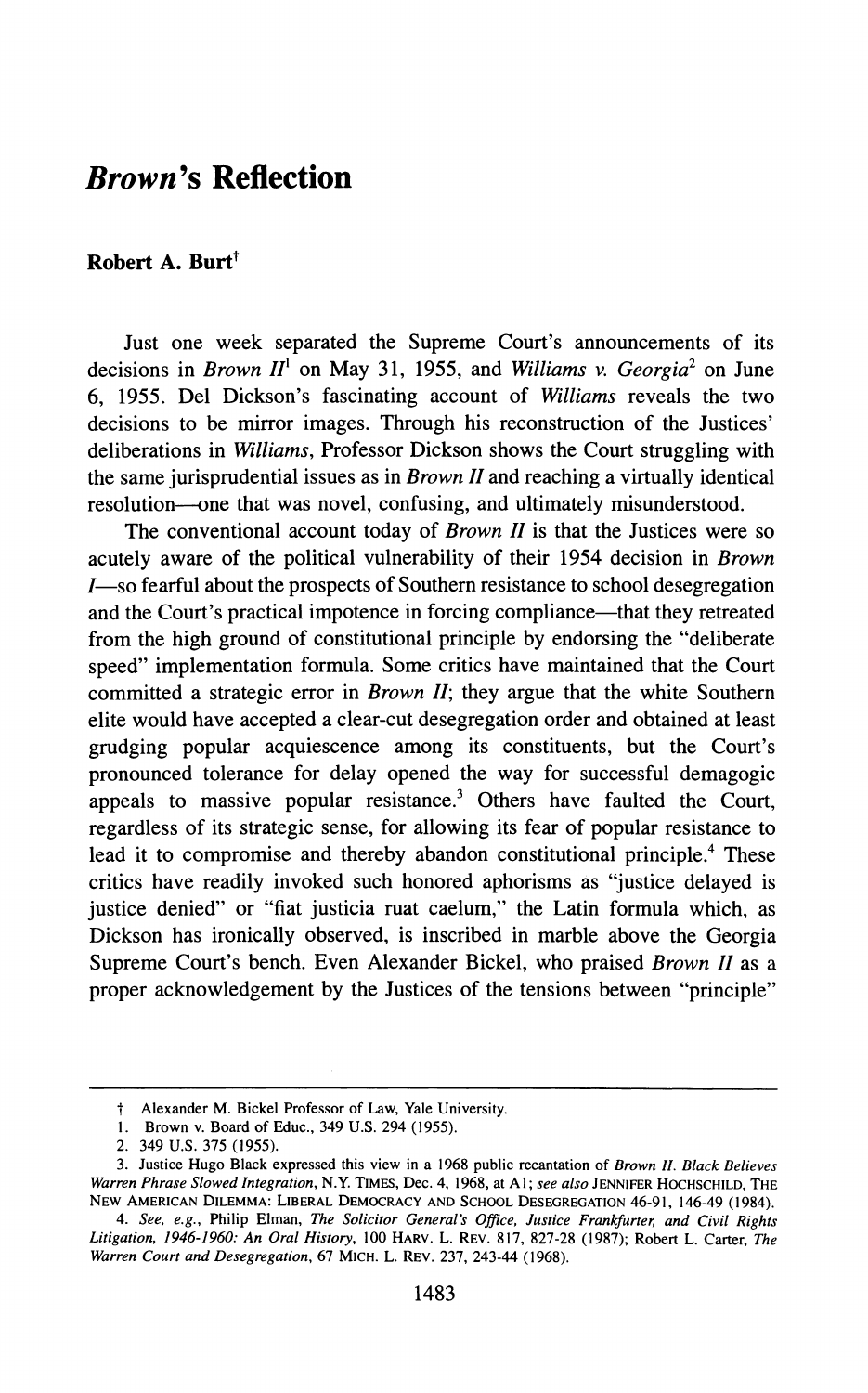and "expediency" in a democratic polity, seemed to undermine his own approbation by his very terminology.5

But the Court's decision in *Williams* v. *Georgia* provides a different perspective on the Justices' contemporaneous deliberations in *Brown II.* Whatever the Justices might have feared regarding elite or popular reception of any order for immediate school desegregation, they had no remotely comparable reason to anticipate resistance to an order for a new trial for Aubry Williams. Just two years earlier, in *Avery* v. *Georgia*,<sup>6</sup> the Supreme Court had ruled that the jury selection process later at issue in *Williams* was unconstitutional; and the state court had acquiesced, setting aside James Avery's death sentence and imposing a prison term instead based on his guilty plea.<sup>7</sup> The next year, the Georgia Supreme Court—though affirming Williams' death sentence on procedural grounds—openly, and apparently ungrudgingly, acknowledged that the racially discriminatory jury selection practice used in Williams' case had "been condemned by this court and the Supreme Court of the United States."<sup>8</sup> The Georgia Court issued its opinion, with this recognition of the constitutional guarantee against race discrimination and the Supreme Court's role in its effectuation, on May 10, 1954-just ten days before the Supreme Court announced its decision in *Brown I.*

If the Supreme Court thus had no reason to fear that a decision invalidating Aubry Williams' conviction based on race discrimination would be met by Southern white resistance, why nonetheless did the Court hesitate to reach this result? The Court adopted virtually the same approach in *Williams* v. *Georgia* as it had in *Brown II* one week earlier: pointing to the antidiscrimination principle that the state had violated, implying that the Court itself had clear authority to order immediate redress of this violation, but nonetheless declining to exercise this authority while at the same time clearly expressing its hope and expectation that the state would voluntarily repent. If the unusual resolution in *Williams* was prompted by some motive other than a fear of noncompliance, other than "political expedience" in this sense, that motive might suggest an explanation for the Justices' similar resolution in *Brown II.*

Although Professor Dickson has not identified any single, clear-cut motive for the Court's action in *Williams,* some plausible speculations do arise from his account. It is evident from the Justices' deliberations that most of them were convinced that the Georgia courts had not invoked their procedural ground as a ruse to deny Williams' constitutional right against race

<sup>5.</sup> ALEXANDER BICKEL, THE LEAST DANGEROUS BRANCH: THE SUPREME COURT AT THE BAR OF POLITICS 68 (1962); *cf.* Gerald Gunther, *The Subtle Vices of the "Passive Virtues"-A Comment on Principle and Expediency in Judicial Review,* 64 COLUM. L. REV. 1,3 (1964).

<sup>6.</sup> 345 U.S. 559 (1953).

*<sup>7.</sup> See* BARRETT PRETTYMAN, JR., DEATH AND THE SUPREME COURT 294 (1961).

<sup>8.</sup> Williams v. State, 82 S.E.2d 217,219 (Ga. 1954).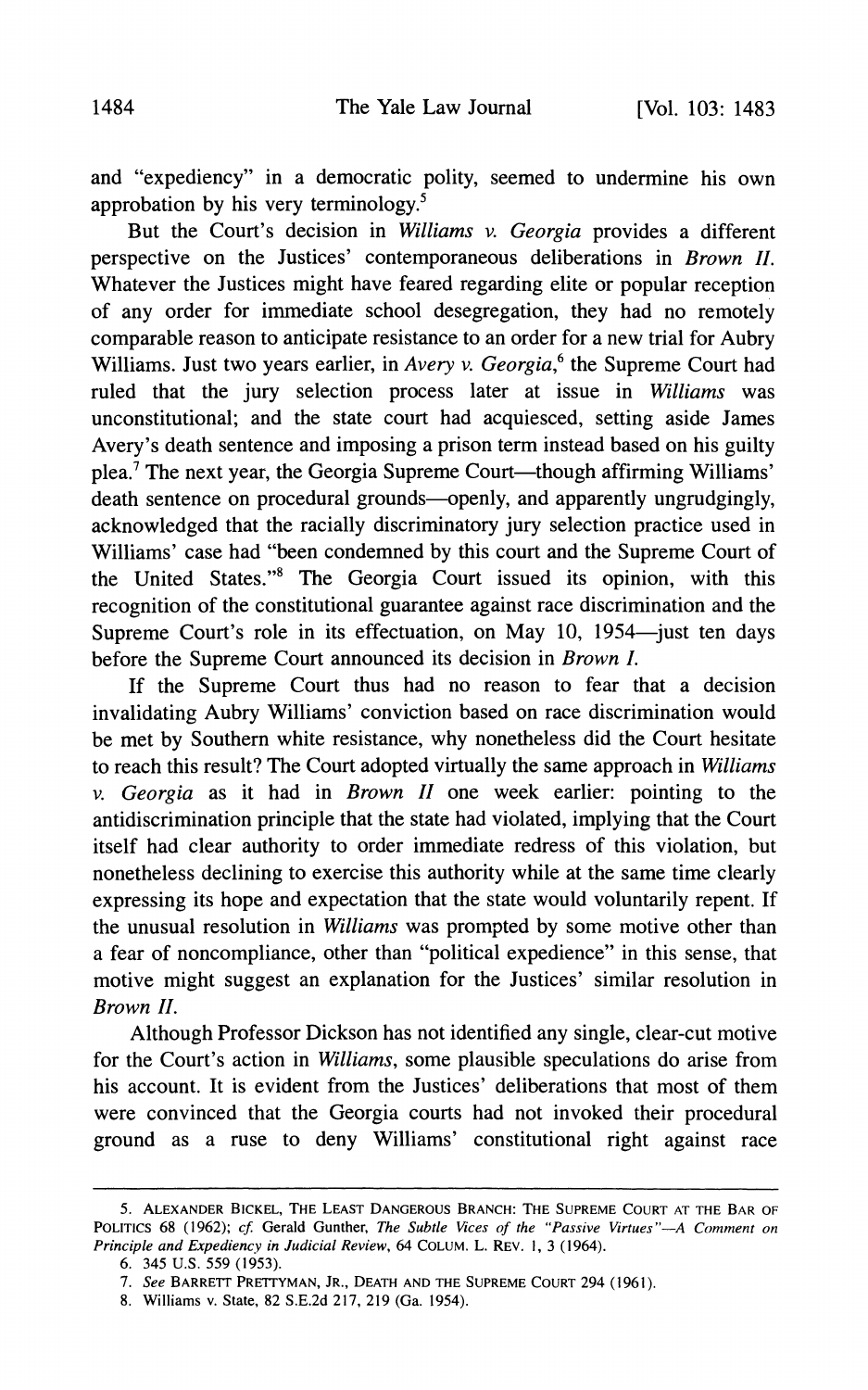discrimination; accordingly, the Justices were troubled about the basis for their jurisdiction, in light of the apparently independent, adequate state procedural ground. At the same time, a majority of the Justices were unwilling to let the matter pass. This much is clear from their ultimate disposition. But why? What was it about Williams' case that nagged at the Court majority and made them unwilling to adhere to their own initial impulse to deny certiorari or to the persistent imprecations of successive squads of their (Harvard-trained) law clerks?

Although at various points in their deliberations several of the Justices spoke about the special force of the death penalty, it nonetheless seems likely that Williams' sentence was not the primary impetus for the Court's reluctance to decline intervention. In the opening paragraph of his dissent, Justice Clark set out the perspective that almost certainly was shared by most members of the Court at that time:

While I, too, am not deaf to the pleas of the condemned, I cannot ignore the long-established precedents of this Court. The proper course, as has always been followed here, is to recognize and honor reasonable state procedures as valid exercises of sovereign power. We have done so in hundreds of capital cases since I have been on the Court, and I do not think that even the sympathetic facts of this case should make us lose sight of the limitations on this Court's powers.<sup>9</sup>

There was no Court majority in 1955 pressing against the existence of capital punishment; whatever distaste the Justices might have had for it, they were not then intent on combating the legitimacy of the death penalty. $10$ 

In 1955 there was a Court majority—indeed, unanimity—for a different proposition, unrelated to capital punishment as such: the *Brown I* proposition that race discrimination was a moral blight and a constitutional wrong that had been practiced in the South and tolerated in the North for too long.<sup>11</sup> By 1955, the Justices had struggled together for more than a decade about the relationship between the moral and the constitutional status of Southern race discrimination. Questions about the morality and constitutionality of racial subordination were of course as old as the American republic, but the Second World War had powerfully intensified their moral salience. In his influential study published in 1944, the War still raged, Gunnar Myrdal emphasized this changed context, drawing conclusions for American legal institutions specifically:

<sup>9.</sup> Williams v. Georgia, 349 U.S. 375, 393 (1955).

<sup>10.</sup> For the emergence and subsequent collapse of this intent on the Court during the following three decades, see Robert A. Burt, *Disorder in the Court: The Death Penalty and the Constitution,* 85 MICH. L. REV. 1741 (1987).

<sup>11.</sup> Brown v. Board of Educ., 347 U.S. 483 (1954).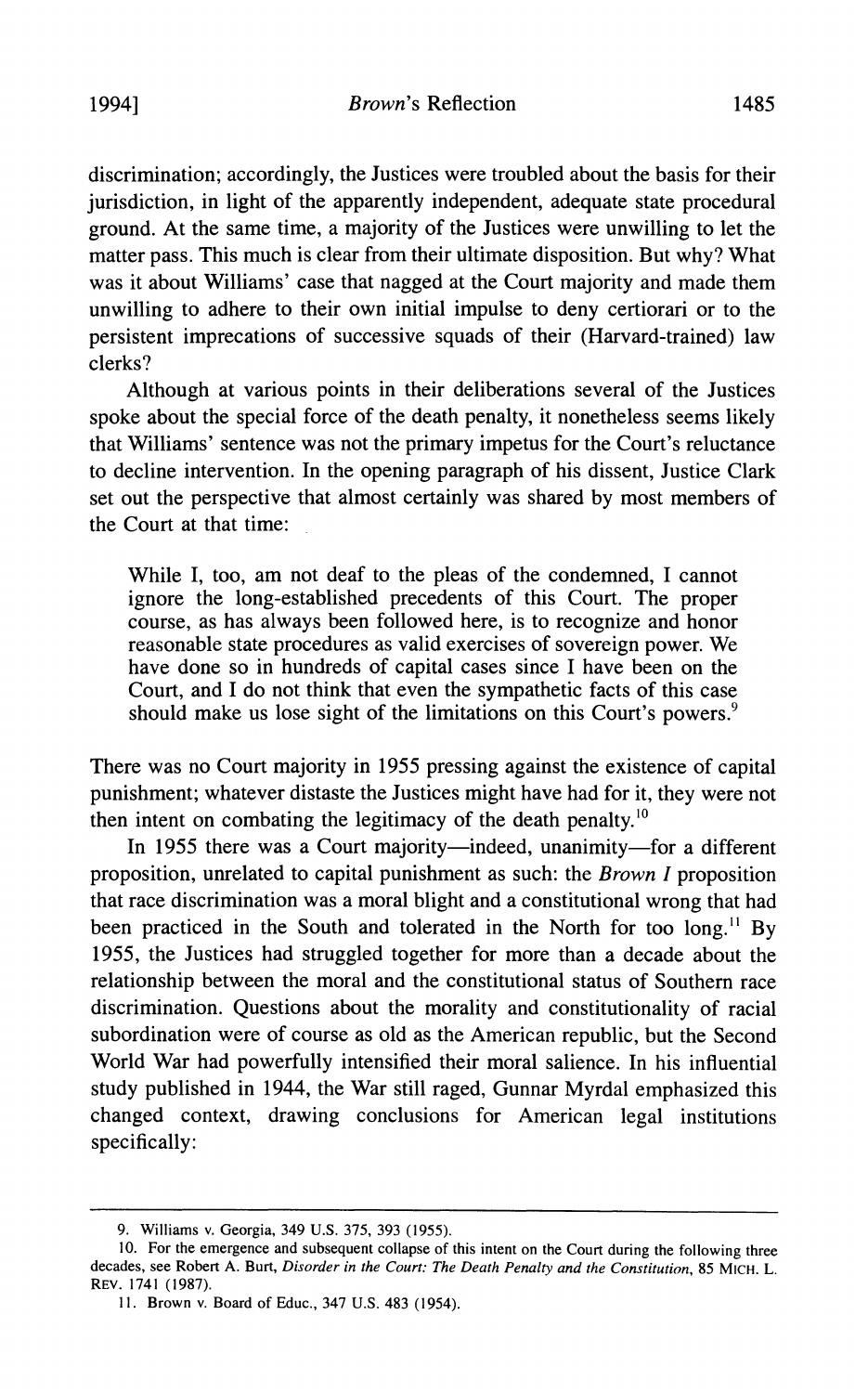[I]n this War the principle of democracy had to be applied more explicitly to race [than in the First World War]. Fascism and nazism are based on a racial superiority dogma—not unlike the old hackneyed American caste theory—and they came to power by means of racial persecution and oppression. In fighting fascism and nazism, America had to stand before the whole world in favor of racial tolerance and cooperation and of racial equality. It had to denounce German racialism as a reversion to barbarism. It had to proclaim universal brotherhood and the inalienable human freedoms.

The world conflict and America's exposed position as the defender of the democratic faith is thus accelerating an ideological process which was well under way [before the War]. In this dramatic stage of the American caste struggle a strategic fact of utmost importance is this, that the entire caste order is extra-legal if not actually illegal and unconstitutional. The legal order of the land does not sanction caste but, on the contrary, is framed to guarantee equality and to suppress caste. The only important exceptions are the Jim Crow laws in the Southern states. But even they are written upon the fiction of equality  $\ldots$   $^{12}$ 

In the succeeding decade, this exceptional legal recognition for the racial caste system became increasingly intolerable to the Supreme Court Justices; in a series of cases involving such matters as voting rights, $13$  interstate transportation, $14$  and graduate school education, $15$  the Court gave clear indications that it disapproved of Southern segregation practices. But the Justices nonetheless hesitated from striking directly at the keystone of the Jim Crow regime: the "separate but equal" formula that *Plessy* v. *Ferguson* <sup>16</sup> had endorsed a half-century earlier as a constitutionally acceptable basis for the post-slavery perpetuation of the racial caste system. I? Although the Justices' reluctance to confront *Plessy* was partly motivated by concern about the likelihood of Southern white resistance, they did not see this as the only---I believe, the most important—impediment. In 1954, the fundamental barrier in the minds of the Justices to striking at the heart of Jim Crow and overruling *Plessy* was their concern about the lawfulness of such action.

<sup>12.</sup> GUNNAR MVRDAL, AN AMERICAN DILEMMA: THE NEGRO PROBLEM AND MODERN DEMOCRACY 1004, 1009 (1944).

*<sup>13.</sup> E.g.,* Smith v. Allwright, 321 U.S. 649 (1944) (invalidating exclusion of blacks from primary elections).

<sup>14.</sup> Morgan v. Virginia, 328 U.S. 373 (1946) (overturning, as burden on interstate commerce, state law requiring segregation of passengers on interstate carriers).

<sup>15.</sup> Sweatt v. Painter, 339 U.S. 629 (1950) (declaring racially separate state law schools inherently unequal); McLaurin v. Oklahoma State Regents, 339 U.S. 637 (1950) (holding segregation of black student from whites enrolled in same graduate school program inherently unequal).

<sup>16.</sup> 163 U.S. 537 (1896).

*<sup>17.</sup> See Sweatt,* 339 U.S. at 636 ("Nor need we reach petitioner's contention that *Plessy* v. *Ferguson* should be reexamined ...."); *cf* Elman, *supra* note 4, at 821-22.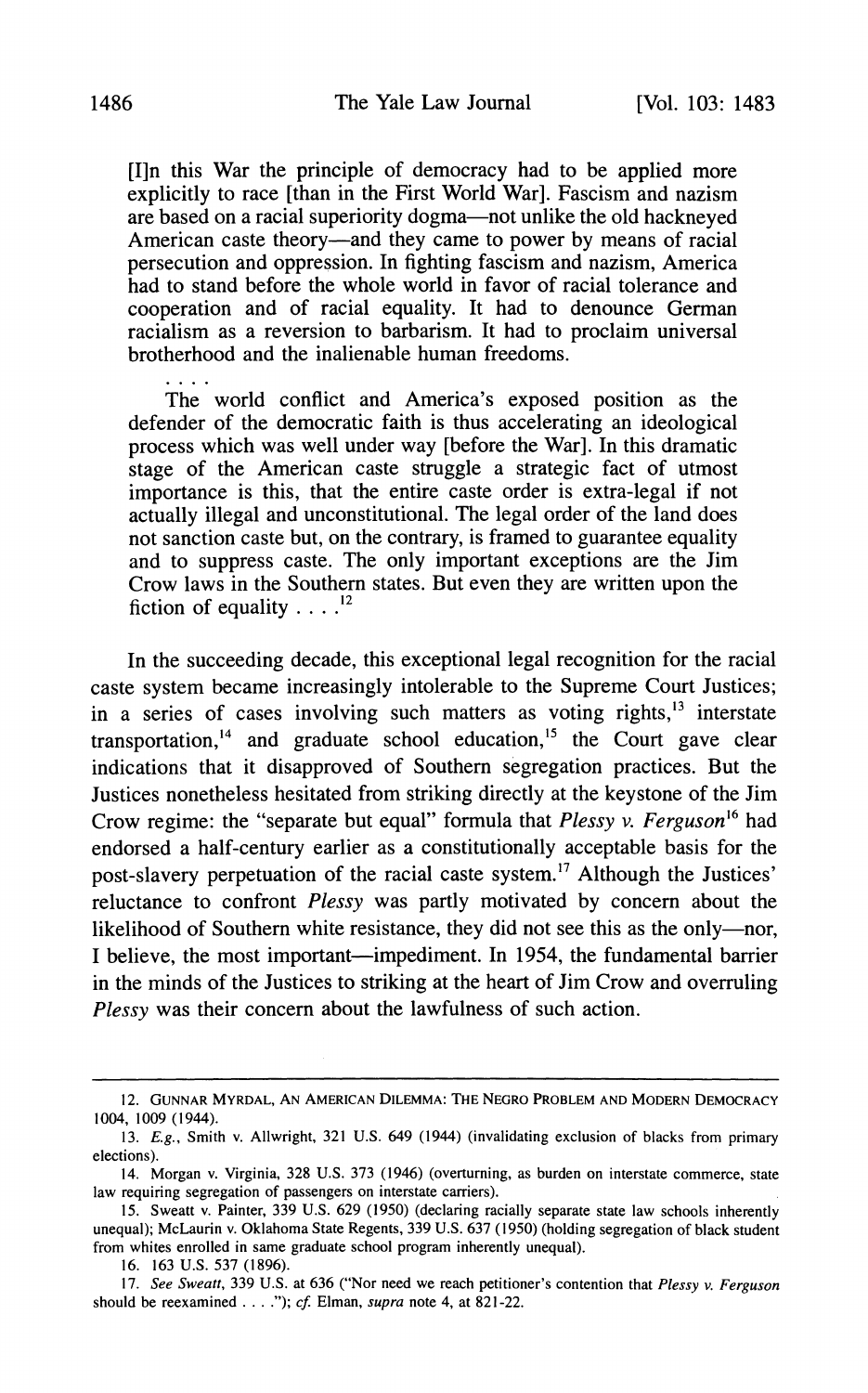This apparent conflict between the mandates of morality and the commands of positively enacted law in general, and between the personal convictions and formal role obligations of state officials in particular, was not a new problem in the mid-1950's. Before the Civil War, American judges and lawyers had agonized over this conflict with regard to slavery, and most of them ultimately decided against acting on the basis of their "merely personal morality."<sup>18</sup> The experience of the Second World War, however, put new pressure upon this conventional lawyerly inclination. Justice Jackson felt this pressure in an intensely personal way during his leave from the Supreme Court from May 1945 to October 1946, when he served as United States prosecutor at the first of the Nuremburg trials for "atrocities and war crimes."<sup>19</sup> The central legal issue at these trials was the propriety of imposing judgment on German officials for conduct that was legally approved by the formally constituted state in which they had served. The force of the Nazi example, and the evident parallels between the Nazis' racism and Jim Crow, must have underscored this enduring tension between the obligations of personal morality and state authority-not only for Jackson, but powerfully (if less directly) for the other Justices as well. No one who witnessed the genocidal atrocities carried out by German state officials could view this tension as a question for merely academic or remote historical reflection.

On the one side, the Justices were pulled by a conviction that judicial invalidation of "separate but equal" could not easily be justified by positive law as conventionally conceived—that is, from such sources as longstanding judicial precedent and the original intent of the constitutional draftsmen.<sup>20</sup> On the other side, they were pulled by a heightened sense of moral urgency about the wrongfulness of Jim Crow. This was the tension posed in separate memoranda that Justices Frankfurter and Jackson wrote but never published, and perhaps never even circulated to their colleagues. In 1953, before the Court decided *Brown I,* Frankfurter wrote:

[I]t is not our duty to express our personal attitudes toward these issues however deep our individual convictions may be. The opposite is true. It is our duty not to express our merely personal views. However passionately any of us may hold egalitarian views, however fiercely any of us may believe that such a policy of segregation as undoubtedly expresses the tenacious conviction of Southern States [is] both unjust and short-sighted, he travels outside his judicial authority

*20. See* Alexander M. Bickel, *The Original Understanding and the Segregation Decision,* 69 HARV. L. REV. 1 (1955); ROBERT A. BURT, THE CONSTITUTION IN CONFLICT 11-14 (1992).

*<sup>18.</sup> See* ROBERT M. COVER, JUSTICE ACCUSED: ANTISLAVERY AND THE JUDICIAL PROCESS (1975).

<sup>19.</sup> TELFORD TAYLOR, THE ANATOMY OF THE NUREMBURG TRIALS 39, 45-46, 611 (1992). In 1954, Jackson wrote that this prosecutorial service was "the most important, enduring, and constructive work of my life." Robert H. Jackson, *Introduction* to WHITNEY R. HARRIS, TYRANNY ON TRIAL at xxxvii (1954).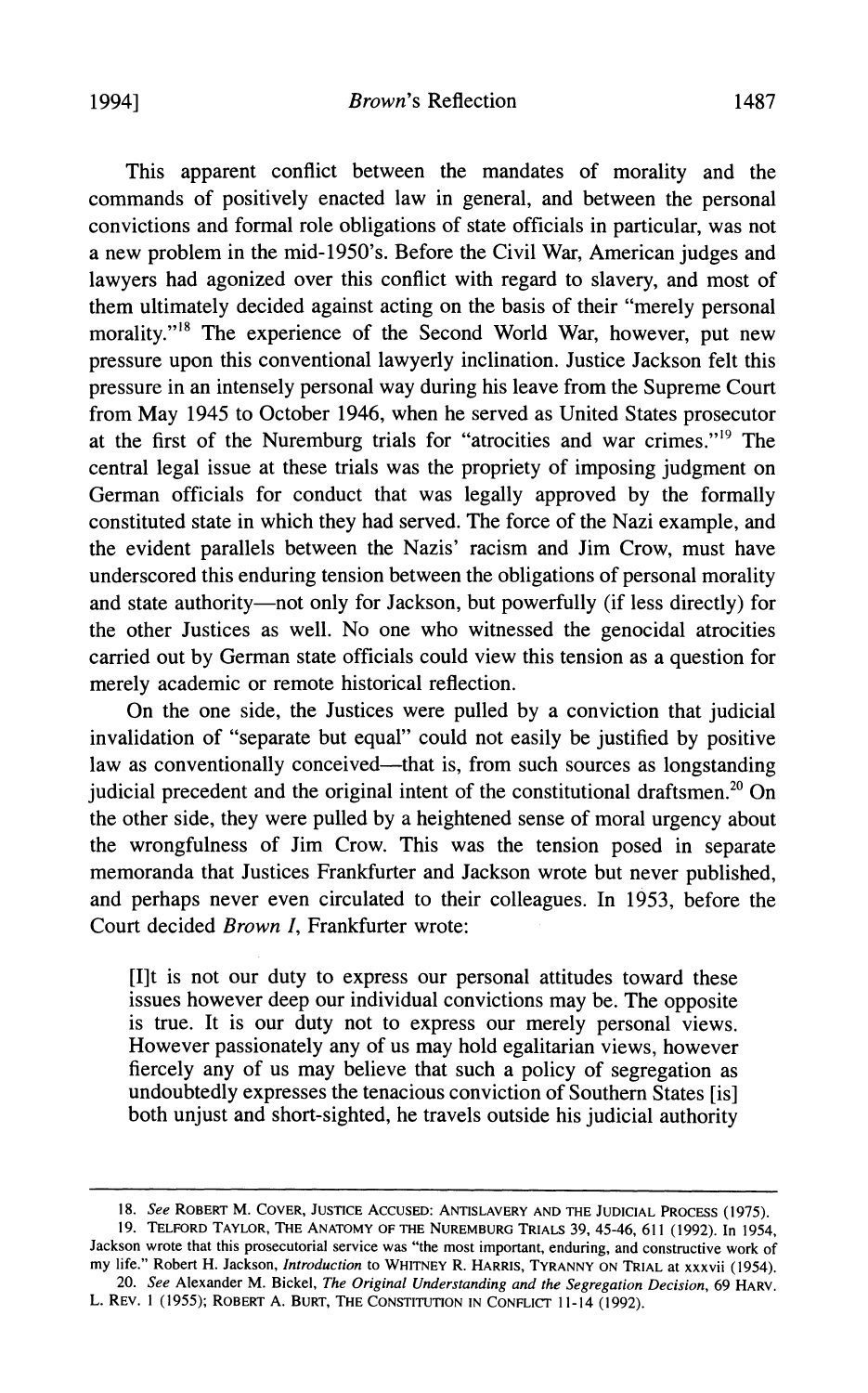if for this private reason alone he declares unconstitutional the policy of segregation.<sup>21</sup>

Similarly, in February 1954, Justice Jackson wrote:

[W]e can not oversimplify this decision to be a mere expression of our personal opinion that school segregation is unwise or evil. We have not been chosen as legislators but as judges. . . . This Court must face the difficulties in the way of honestly saying that the states which have segregated schools have not . . . been justified in regarding their practice as lawful. And the thoughtful layman, as well as the trained lawyer, must wonder how it is that a supposedly stable organic law of our nation this morning forbids what for three quarters of a century it has allowed.<sup>22</sup>

The Supreme Court's decision in *Williams* v. *Georgia* was a microcosm of this tension. In ordinary times, the Justices would have had no difficulty in refusing federal relief to Aubry Williams, notwithstanding the clear constitutional violation at his trial. The Georgia court's affirmance rested on an "adequate, independent" state ground, and on this basis, as Dickson indicates, all of the Justices except Black and Douglas (and all of the law clerks) were prepared to deny certiorari.<sup>23</sup> But the fall of 1954 was not an ordinary time: in *Brown I,* the Court had just invalidated the core premise of Jim Crow, that separate could be equal. Moreover, unlike with school segregation, the constitutional fault found in the racially discriminatory practice in *Williams* was not based upon a novel interpretive turn; as early as 1879, the Supreme Court had held that racially biased jury selection violated the Fourteenth Amendment.<sup>24</sup> Accordingly, one could imagine a Supreme Court ruling that, in light of the moral urgency arising from *Brown I,* state courts were constitutionally obliged to strike down every instance of race discrimination wherever they had discretionary authority to do so, especially those instances where the racially discriminatory practice violated clear, longstanding constitutional imperatives, as was the case with racially biased jury selection.

Until the final three paragraphs of his opinion for the Court in *Williams,* Justice Frankfurter seemed to be headed toward this result. Frankfurter excavated Georgia precedents to demonstrate that the state courts had on occasion chosen to waive the procedural bar to the constitutional claim, and

<sup>21.</sup> RICHARD KLUGER, SIMPLE JUSTICE: THE HISTORY OF *BROWN v. BOARD OF EDUCATION* AND BLACK AMERICA'S STRUGGLE FOR EQUALITY 684 (1976) (second alteration in original) (quoting Frankfurter's memorandum).

*<sup>22.</sup> Id.* at 689 (quoting Jackson's memorandum of February 15, 1954).

<sup>23.</sup> Del Dickson, *State Court Defiance and the Limits of Supreme Court Authority:* Williams v. Georgia *Revisited,* 103 YALE LJ. 1423, 1433 (1994).

<sup>24.</sup> Strauder v. West Virginia, 100 U.S. 303 (1879).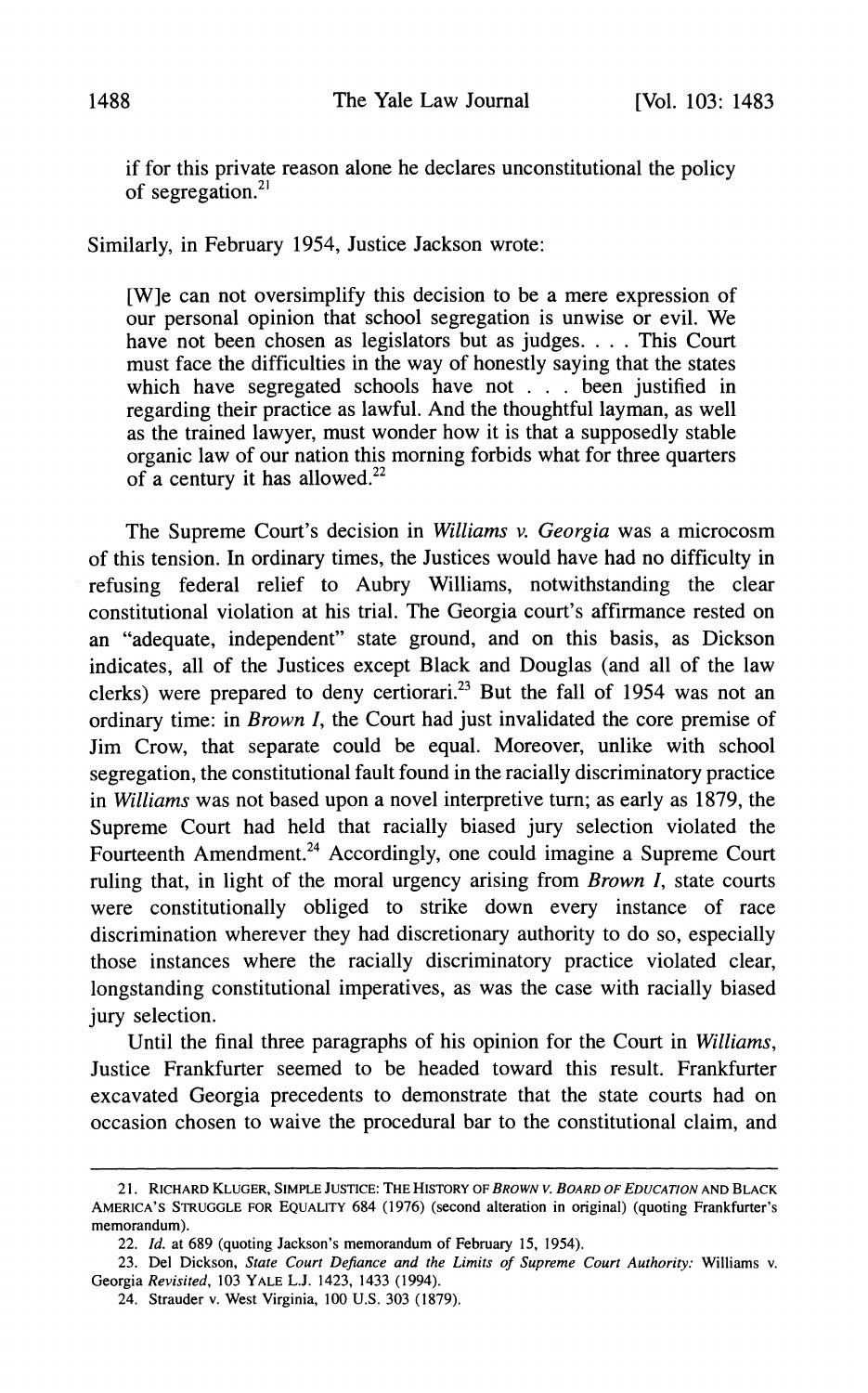1994] *Brown's* Reflection 1489

that as a matter of state law, Georgia courts had discretion to disregard such formal barriers in order to accomplish substantive justice. Frankfurter did not, however, draw the conclusion that because the state courts had discretion to waive the procedural impediment, they were obliged to do so in order to protect federal constitutional rights generally or rights against racial discrimination specifically. Frankfurter relied on the existence of state-law discretion only to conclude that the state court's decision against exercising its discretion was not an independent, adequate state ground for disposing of a federal constitutional claim that would deprive the Supreme Court of jurisdiction. But having reached this conclusion, Frankfurter then made his surprising turn-his turn toward *Brown II.* "[T]he fact," he stated, "that we have jurisdiction does not compel us to exercise it." $25$ 

As if to explain this manuever, Frankfurter quoted extensively from a 1935 Supreme Court ruling, *Patterson* v. *Alabama.<sup>26</sup>* In *Patterson,* the Alabama Supreme Court had refused to consider on procedural grounds a jury discrimination claim at the same time that it had dismissed on substantive grounds this same claim in a companion case; upon subsequent review, the U.S. Supreme Court upheld the substantive constitutional claim in the companion case<sup>27</sup> and remanded *Patterson* to the state court with the suggestion that it might wish to reconsider its procedural dismissal in light of the companion case's constitutional ruling. The Court noted that it was not disregarding the existence of the adequate, independent state ground; to remand for reconsideration, the Court said, "is not to review, in any proper sense of the term, the decision of the state court upon a non-federal question, but only to deal appropriately with a matter arising since its judgment and having a bearing upon the right disposition of the case." $28$  On its face, however, *Patterson* did not seem applicable to *Williams,* as Justice Clark pointedly observed in his dissenting opinion. Clark correctly noted that, unlike in *Patterson,* the Georgia Supreme Court in *Williams* already knew about the prior constitutional ruling when it relied on the procedural ground to dismiss the present claim; Frankfurter's reliance on *Patterson,* Clark charged, showed "just how far the Court has 'stretched' here." $29$ 

If the Court had viewed *Williams* as an ordinary case, Clark's rebuttal of its reliance on *Patterson* would have been unanswerable. But there was an added aspect to *Patterson* itself that neither Clark nor Frankfurter mentioned-an aspect that showed why the Court majority viewed *Williams* as more than an ordinary case and implicitly revealed not only the aptness of

<sup>25.</sup> 349 U.S. at 389.

<sup>26.</sup> 294 U.S. 600 (1935).

<sup>27.</sup> Norris v. Alabama, 294 U.S. 587 (1935).

*<sup>28.</sup> Patterson,* 294 U.S. at 607, *quoted in Williams,* 349 U.S. at 390.

<sup>29.</sup> 349 U.S. at 393.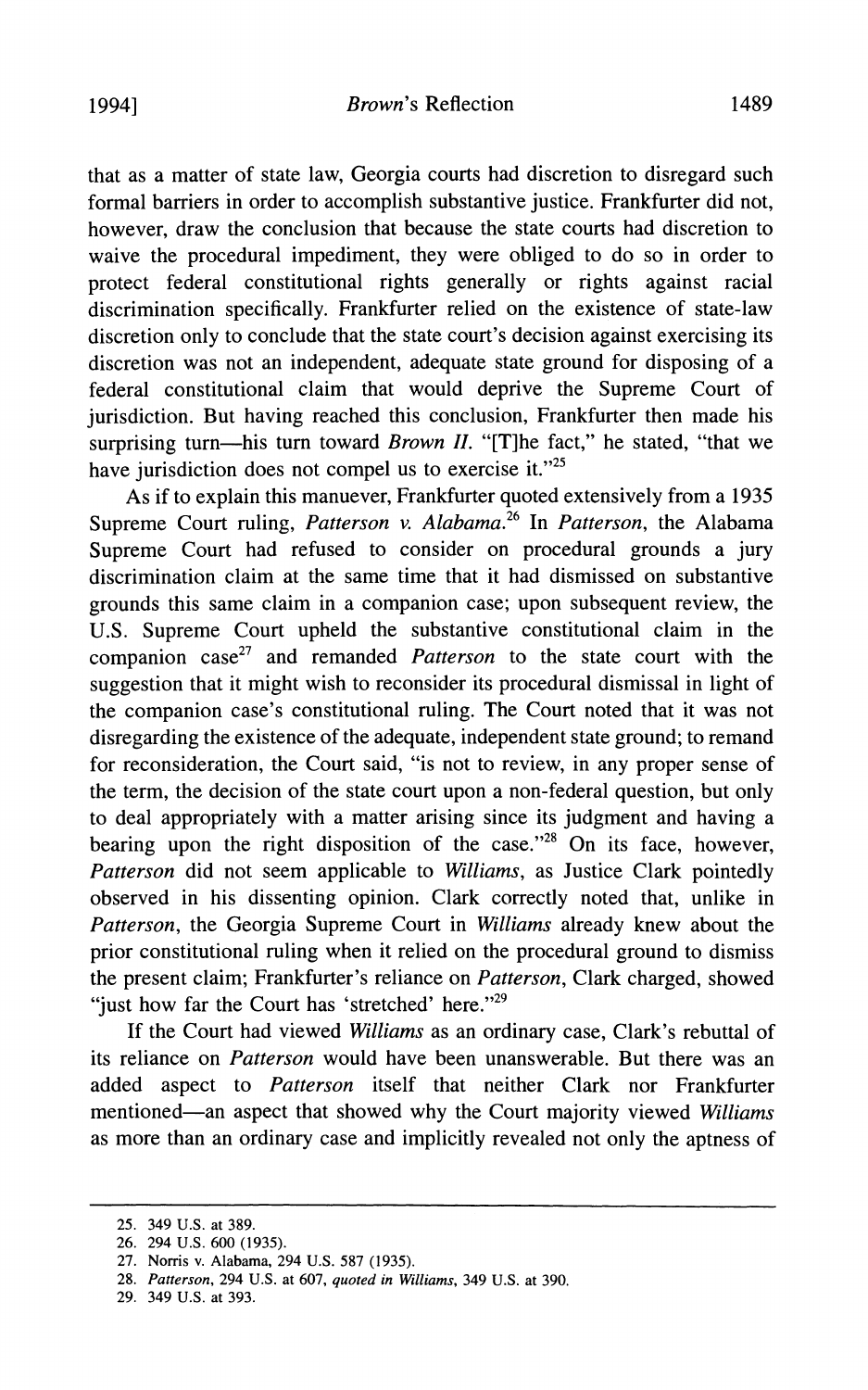its citation to *Patterson* but also the linkage between the Court's dispositions in *Williams* and *Brown II.*

Haywood Patterson was one of the nine so-called Scottsboro Boys, who had been convicted in 1931 of raping two white women and sentenced to death. The case attracted national attention and was widely regarded as a travesty as well as a dramatic instantiation of the pervasive racial bias in the Southern criminal justice system. In *Powell v. Alabama,30* the Supreme Court reversed all nine convictions on the grounds that the indigent defendants had no attorney and that, in a capital case, the state was constitutionally obliged to appoint counsel. *Patterson v. Alabama* was the second act of this drama in the Supreme Court. On retrial, two of the original Scottsboro defendants, Patterson and Norris, were again convicted and sentenced to death, but the trial judge, James Edwin Horton, Jr., set aside the verdicts in an act of unusual personal courage. In a third trial before a different judge, these two were yet again convicted and sentenced to death; though both defendants had raised constitutional objections to the racial composition of the jury venire, Patterson's attorney had filed out of time, and it was on this basis that the state supreme court affirmed his conviction. After the U.S. Supreme Court reversed Norris' conviction based on the jury discrimination and remanded Patterson's case for reconsideration, the state set aside Patterson's conviction. In a fourth trial, he was convicted and sentenced to a prison term. This time, the state supreme court affirmed the conviction, and the U.S. Supreme Court denied certiorari. <sup>31</sup>

In retrospect, the first Scottsboro decision in *Powell v. Alabama* stands as the harbinger of the constitutional jurisprudence of the Warren Court. *Powell* was a striking innovation in constitutional doctrine and an encroachment by the federal judiciary into matters that had traditionally been regarded as state prerogatives; and although *Powell* was framed in universalist terms, it clearly appeared to be impelled by the Supreme Court's unwillingness to tolerate the indignities inflicted by the Southern racial caste system under the aegis of state sovereignty. So too for the Warren Court: by the mid-1960's, the expansionist federalizing propensity in *Powell,* initially driven by but not restricted to Southern racial practices, had spread across the entire face of the Warren Court's constitutional work, not only in criminal justice matters but more broadly in such doctrinal areas as free speech and voting reapportionment.<sup>32</sup>

<sup>30.</sup> 287 u.s. 45 (1932).

<sup>31.</sup> Patterson v. State, 175 So. 371 (Ala.), *cert. denied,* 302 U.S. 733 (1937).

*<sup>32.</sup> See, e.g.,* HARRY KALVEN, JR., THE NEGRO AND THE FIRST AMENDMENT 6 (1965) ("[Als a thumbnaiI summary of the last two or three decades of speech issues in the Supreme Court, we may come to see the Negro as winning back for us the freedoms the Communists seemed to have lost for us."); JACK H. POLLACK, EARL WARREN: THE JUDGE WHO CHANGED AMERICA 209 (1979) (quoting Chief Justice Warren, "If *Baker v. Carr* had been in existence fifty years ago, we would have saved ourselves acute racial troubles. Many of our problems would have been solved ... if everyone had the right to vote, and his vote counted the same as everybody else's.")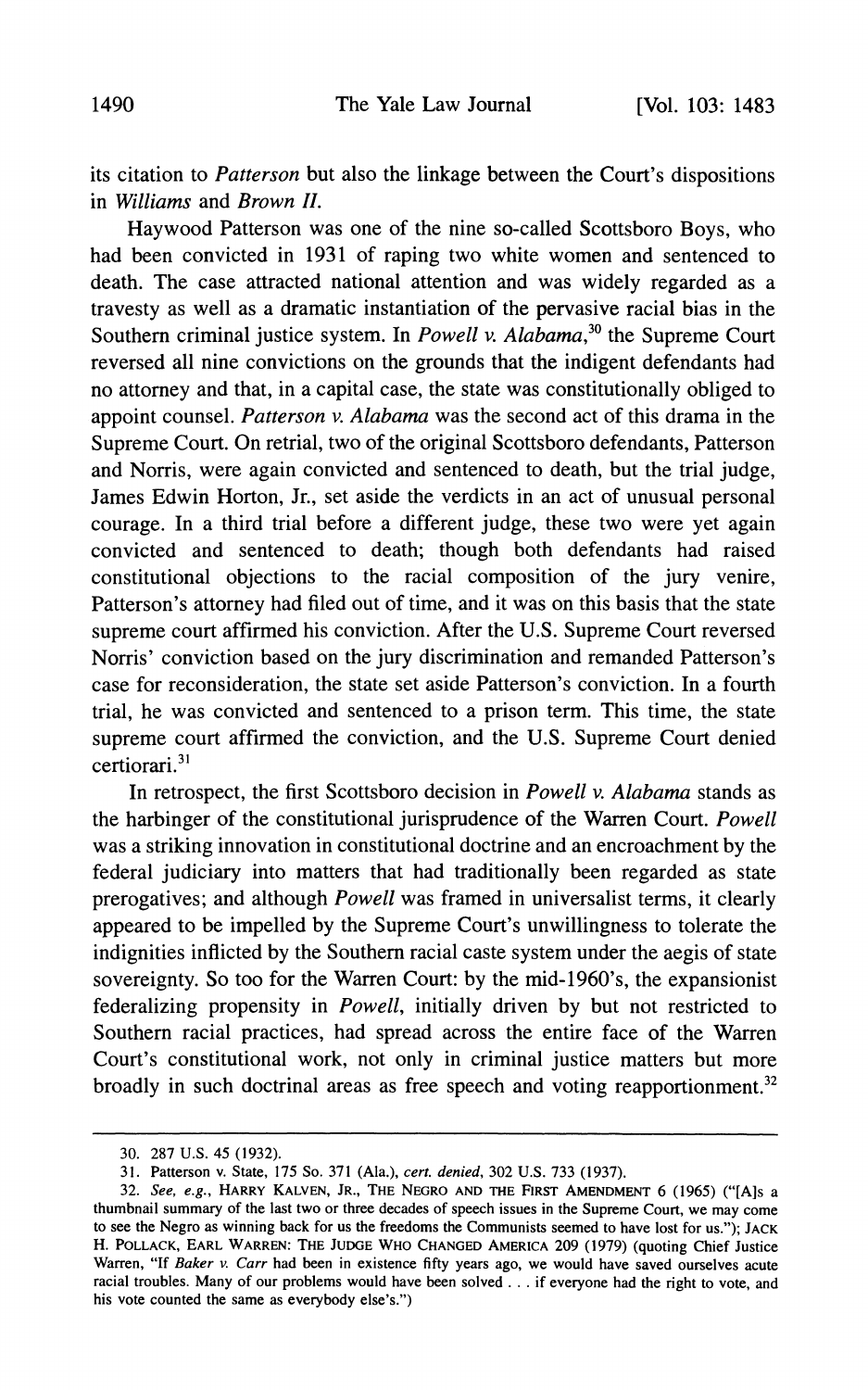But this trend-which Frankfurter in particular would later resist on the ground that it was driven more by the Justices' "personal moral convictions" than by the "rule of law"-had not yet unfolded in 1955. In the early 1950's, the entire Court was still visibly struggling to maintain the coherence of this distinction in the face of the massive challenge to it raised by the palpably evil racial caste system, the longstanding substantive legitimation of this system in positive constitutional law, and its procedurally protected status behind the well established doctrines of state prerogative.

In both *Williams* and *Brown II,* the Court attempted to combat the racial caste system while acknowledging uncertainty as to whether such action was permitted by positive law. In these opinions, the Justices held fast to the distinction between their personal morality and legal authority and yet did not disclaim their responsibility to pronounce moral judgment on positive law. To put the matter in stark terms, if the Justices had simply bowed to the (considerable) force of conventional legal doctrine and disavowed responsibility for others' actions in maintaining school segregation or in affirming Aubry Williams' conviction, they would have been like "good Germans" who saw themselves bound to obey the law simply because it was the law; but as they had recently seen, thus had totalitarian evil triumphed. If, however, the Justices overturned the law simply because they found it morally repellent, without respect for their limited institutional authority, they would transform a "government of laws" into a "government of men"; also thus had totalitarian evil triumphed.

In *Williams* and in the two *Brown* decisions, the Justices embraced the same technique to balance the moral tension they felt from these two antithetical commands. They proclaimed the racial caste system immoral but did not purport to force this judgment on others; instead, they appealed to others' legal and moral capacities to reach independent judgments and at the same time emphatically urged them to reach the same conclusion regarding the evil of the caste system. The core problem for the Justices was not their fear that others would defy any command that they might impose. As the contemporaneous juxtaposition of *Williams* and *Brown* makes clear, the core problem was that their command, even if obeyed, would have been a dubious means toward a good result and would have compromised the integrity of the entire enterprise. This was not, as Alexander Bickel suggested, a preference for expediency over principle-it was exactly the opposite.

The Scottsboro Boys cases generally, and *Patterson* v. *Alabama* in particular, were especially appropriate precedents for the Court to invoke in order to signify these intentions. The Court in 1932 and again in 1935 had clearly indicated its disapproval of the racially discriminatory practices in these cases and both ratified and legitimated the public moral sentiments that had been widely expressed outside the South. But in *Patterson,* the Court visibly and even ostentatiously deferred to the independent authority, acknowledged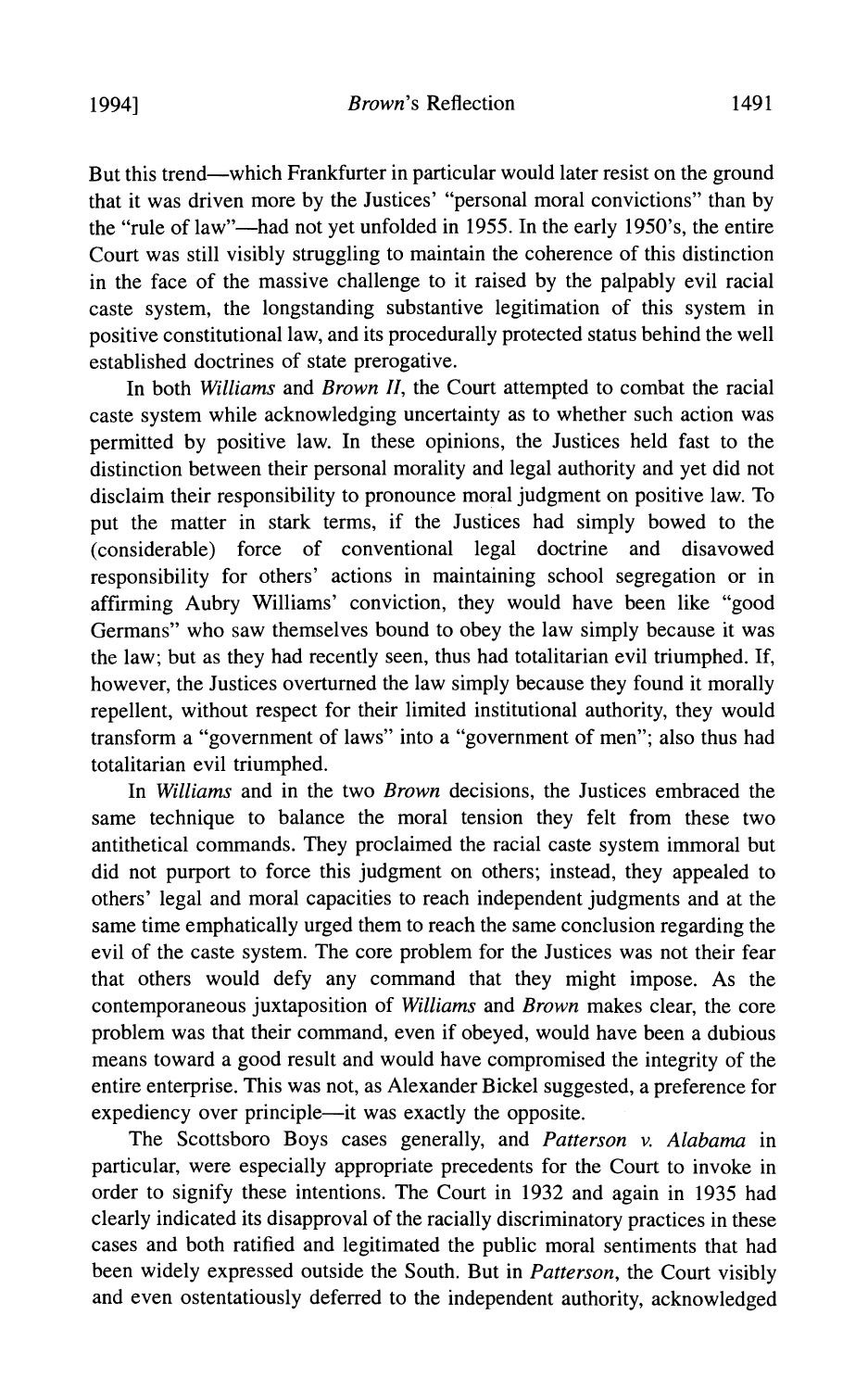as such, of the Southern courts to consider whether specific remedial action would be taken and, by implication, whether the Southern courts were prepared to respond to the moral criticism that others had directed at them. The Alabama court did indeed respond as the Supreme Court had hoped it would in *Patterson,* granting the defendant a new trial notwithstanding the procedural error that would have formally justified affirming his death sentence.<sup>33</sup> State officials were, moreover, apparently responsive in the other Scottsboro cases as well. After the Supreme Court's first decision in *Powell,* four of the defendants were released without retrial.<sup>34</sup> Of those retried and again found guilty, only Patterson and Norris were sentenced to death; when both men were tried yet again after the second Supreme Court ruling on jury discrimination, Norris alone was sentenced to death, but the governor of Alabama commuted his sentence to life imprisonment.<sup>35</sup> In light of the powerful reasons to believe that all of the defendants were innocent of the rape charges, these results were hardly a clear vindication of the fairness of the American criminal justice system. But the responsiveness of the Alabama officials to the spirit as well as the letter of the Supreme Court decisions in the Scottsboro cases did make *Patterson* an apt example for the Justices to hold out to the Georgia Supreme Court in *Williams.*

The Georgia Supreme Court emphatically refused to follow this example. In its sharp response, the Georgia court charged that the Supreme Court had demanded that it "supinely surrender sovereign [state] powers" and expressed outrage that the Justices had sought to "influence or in any manner to interfere with the functioning of this court on strictly State questions."<sup>36</sup> Professor Dickson's research does not indicate whether Chief Justice Duckworth, who wrote the Georgia court's opinion, directly considered the implications of the Supreme Court's citation of *Patterson.* The case and its general background were so notorious in the South, however, that even twenty years later, it is hard to believe that the reference was lost on Duckworth. From the angry tone of Duckworth's rejoinder, it appears that, if he saw the allusion to the Scottsboro case as such, he was much more insulted than persuaded by it.

From one perspective, the Scottsboro case could be viewed as an egregious injustice promoted by the racial caste system but not as an indictment of the inherent wrongfulness of the entire system. By contrast, Aubry Williams' conviction was not an especially outrageous application of Jim Crow; unlike for the Scottsboro boys, there was no plausible suggestion in the trial record that Williams was innocent of the charged crime, and no specific harm to him

*<sup>33.</sup> See* DAN T. CARTER, SCOTfSBORO: A TRAGEDY OF THE AMERICAN SOUTH 324-29 (1969).

*<sup>34.</sup> Id.* at 375-77.

*<sup>35.</sup> Id.* at 383-84.

<sup>36.</sup> Williams v. State, 88 S.E.2d 376, 377 (Ga. 1955).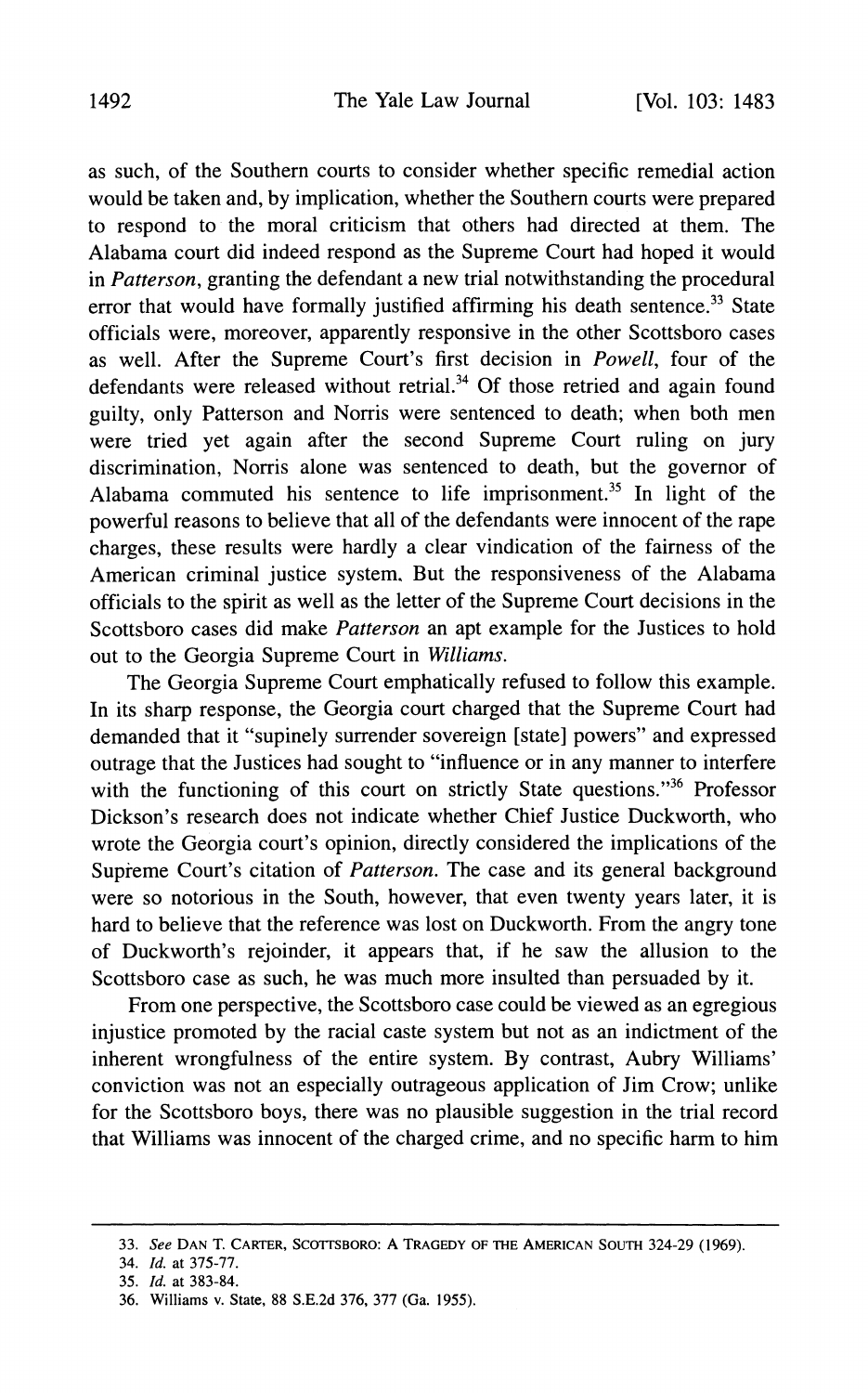1994] *Brown's* Reflection 1493

had been proven from the discriminatory jury selection process.<sup>37</sup> Williams was thus only a "garden variety" instance of the operation of the Southern caste system. The Supreme Court in *Patterson* had asked the Southern court to share its moral indignation at the unjust treatment of the Scottsboro Boys and act on its own independent authority to remedy that injustice; but a sympathetic Southern response to this moral appeal would not necessarily acknowledge the evil of the entire caste system. The Supreme Court in *Williams,* as well as in *Brown II,* was asking Southern courts to share its newly heightened sense of moral urgency about the wrongfulness of Jim Crow in its entirety, but in 1955, at least, Southern courts in particular and the white Southern polity in general were not open to this appeal.

Was it then wrong for the Supreme Court to make this appeal for the moral leaders of the white South to confess error? As a matter of tactical expedience, perhaps the Court was wrong. Perhaps the Southern elite would have acquiesced in a command for immediate school desegregation, just as Chief Justice Duckworth reportedly told his son that his court "would have complied quietly, if unhappily, with a Supreme Court order to grant Aubry Williams a new trial."<sup>38</sup> But in Williams' case, such an order would have had, at best, a dubious legal warrant in light of the well established principle that the Supreme Court had no authority to overturn a state decision resting on adequate, independent state grounds. Chief Justice Duckworth's "quiet, if unhappy" compliance would have been the obedience of the "good German" who ignores the moral status of the orders issued by hierarchically superior officers. In *Williams,* as in *Brown II,* the Supreme Court was not asking for that kind of submission.

The Justices' appeal to the white South in these two cases in 1955 was the same, though less eloquently stated, that Abraham Lincoln had issued in 1862 when, in the midst of the Civil War and four months before he issued his Proclamation, he proposed compensated, voluntary emancipation by the white slaveowners. "This proposal makes common cause for a common object," he wrote, "casting no reproaches upon any. It acts not the pharisee. The change it contemplates would come gently as the dews of heaven, not rending or wrecking anything. Will you not embrace it?"<sup>39</sup> Lincoln did not succeed in averting the terrible escalating destructiveness of the continuing war. The consequences of the adamant Southern white resistance to *Brown* may not have

<sup>37.</sup> In the decision immediately prior to *Williams,* the Georgia Supreme Court had itself acknowledged the racially discriminatory character of its jury selection process but nonetheless had affirmed the conviction on the ground that no actual discrimination had been shown in the defendant's case; the Supreme Court held the practice unconstitutional on its face, without requiring any demonstration of actual discrimination in particular applications. Avery v. Georgia, 345 U.S. 559 (1953).

<sup>38.</sup> Dickson, *supra* note 23, at 1458.

<sup>39.</sup> Abraham Lincoln, Proclamation Revoking General Hunter's Order of Military Emancipation of May 9, 1862 (May 19, 1862), *reprinted in* 5 THE COLLECTED WORKS OF ABRAHAM LINCOLN 222, 223 (Roy P. Basler ed., 1953).